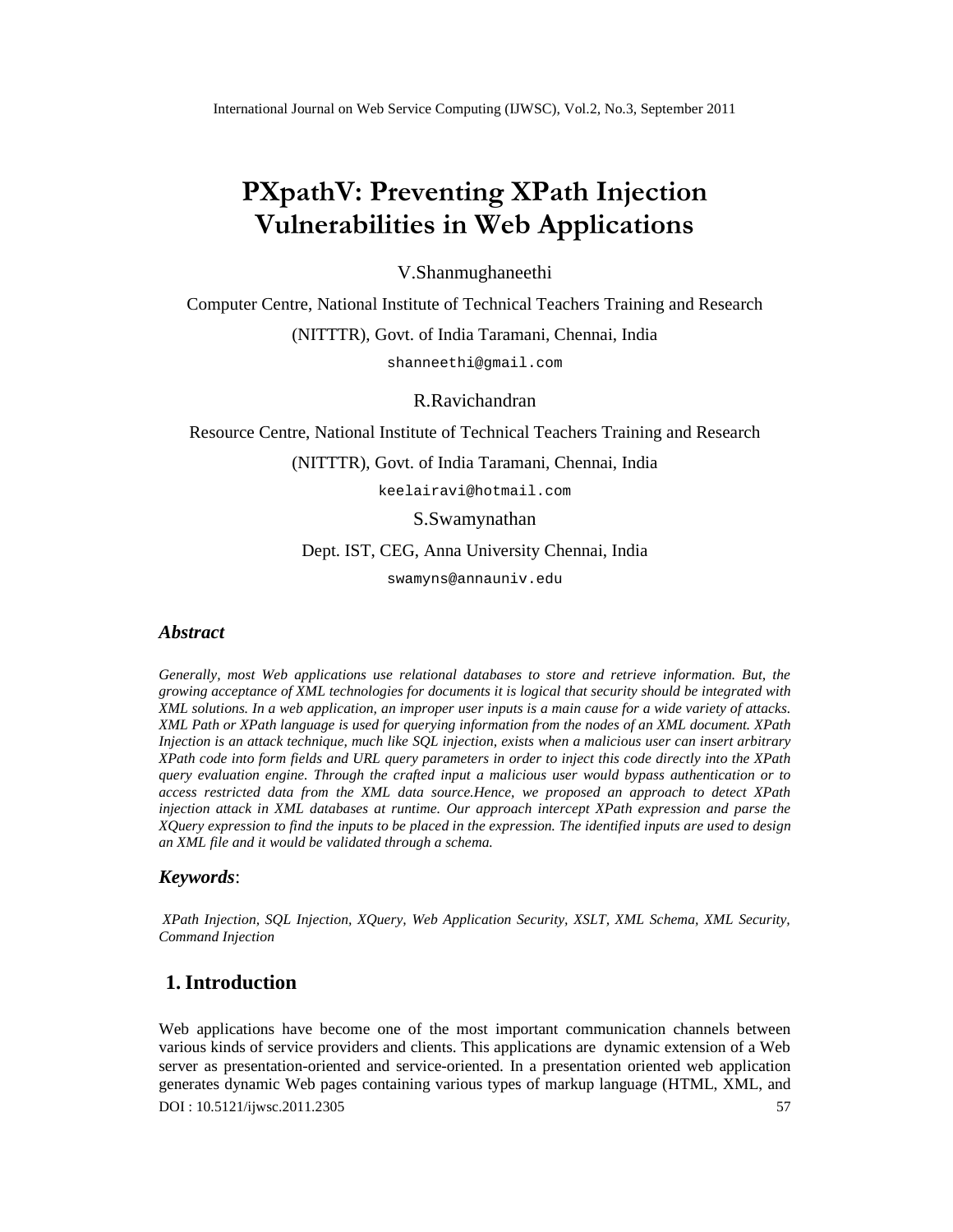so on) in response to requests. A service-oriented Web application implements the endpoint of a fine-grained Web service. Service-oriented Web applications are often invoked by presentationoriented applications. This service-oriented applications offering wide range of services, such as on-line stores, e-commerce, and social network services, etc. To meet seamless communication environment, security has always been vitally important in the information world to ensure the integrity of content and transactions, to maintain privacy and confidentiality, and to make sure information is used appropriately. So the the increased importance of Web applications, the negative impact of security flaws in such applications has grown as well. The applications may be designed with the hypothesis that the users in the web applications are legitimate and the inputs provided by them are valid for the application. Moreover, the backend database in the database server is designed to handle the query as a trusted query and act on it. But, the malicious users take the advantage on the assumptions and hypothesis and try to steal information or make vulnerable attacks on the data. So, increased deployment of such web applications there has been an in equal number of attacks targeting those applications. Although application-level firewalls offer immediate assurance of Web application security, but they have drawbacks like requires careful configuration, and they only for a Web application security assessment framework that offers black-boxed testing for identifying Web application vulnerabilities. Among many types of vulnerabilities, command injection vulnerability is quite common and it has become one of the most serious security threats in web applications. A command injection is an exploit of a system weakness to gain access to the system for the purpose of executing malicious code, harvesting user data, and engaging in other activities [1]. In the category of command injection, an XPath Injection attacks may occur when a web site requires user-supplied information to construct an XQuery for XML data. XQuery is a powerful language designed for processing XML data.

## **2.0 Related Work:**

Researchers have started to contribute in the area of XPath injection and its possible liabilities. Amit Kelvin [2] illustrates the nature of XPath injection attacks and its consequences. The paper presents the possible mechanisms of attacking an XPath query with different samples for each type. Jaime Blasco [3] provides a brief introduction to Xpath Injection Techniques and also compares it with another similar attack namely, SQL injection. The paper also portrays various scenarios where possible attacks can completely retrieve the XML document for a given attack query. It also highlights the un-availability of access rights for these XML databases which can be major reason for attack unlike normal RDBMS. Jinghua and Sven [7] describe the satisfiablility test for a XPath query. This defines the structure of the query and the possible optimization of the query for obtaining a desired result set. Dimitris et al, [4] described a novel way for detecting XPath injections. In this paper the location specific identifiers where used to validate the executable XPath code. These identifiers reflect the call sites within the application. The major disadvantage was any source code change required a training mode for re-assigning the identifiers. Nuno Antunes et al, [5] describe the detection of XPath injection in web services using AOP. They initially, instrumented the web service to intercept all XPath commands executed, and then they generate legitimate workload based on the web service operations through that learn XPath queries and then generated an attack load and finally detect vulnerability by comparison of both set. Gabriel et al [6] presents a framework named AProSec, which is a security aspect for detecting SQL injections and Cross Scripting Site (XSS).The authors define clearly the need for AOP for providing security to web applications.

## **3.0 XPath Injection**

XPath is a standard language used to refer to parts of an XML document. It can be used directly by an application to query an XML document. Today, many organizations have adopted XML as a data format for everything from configuration files to remote procedure calls. So, like any other application or technology that allows outside user submission data, XML applications can be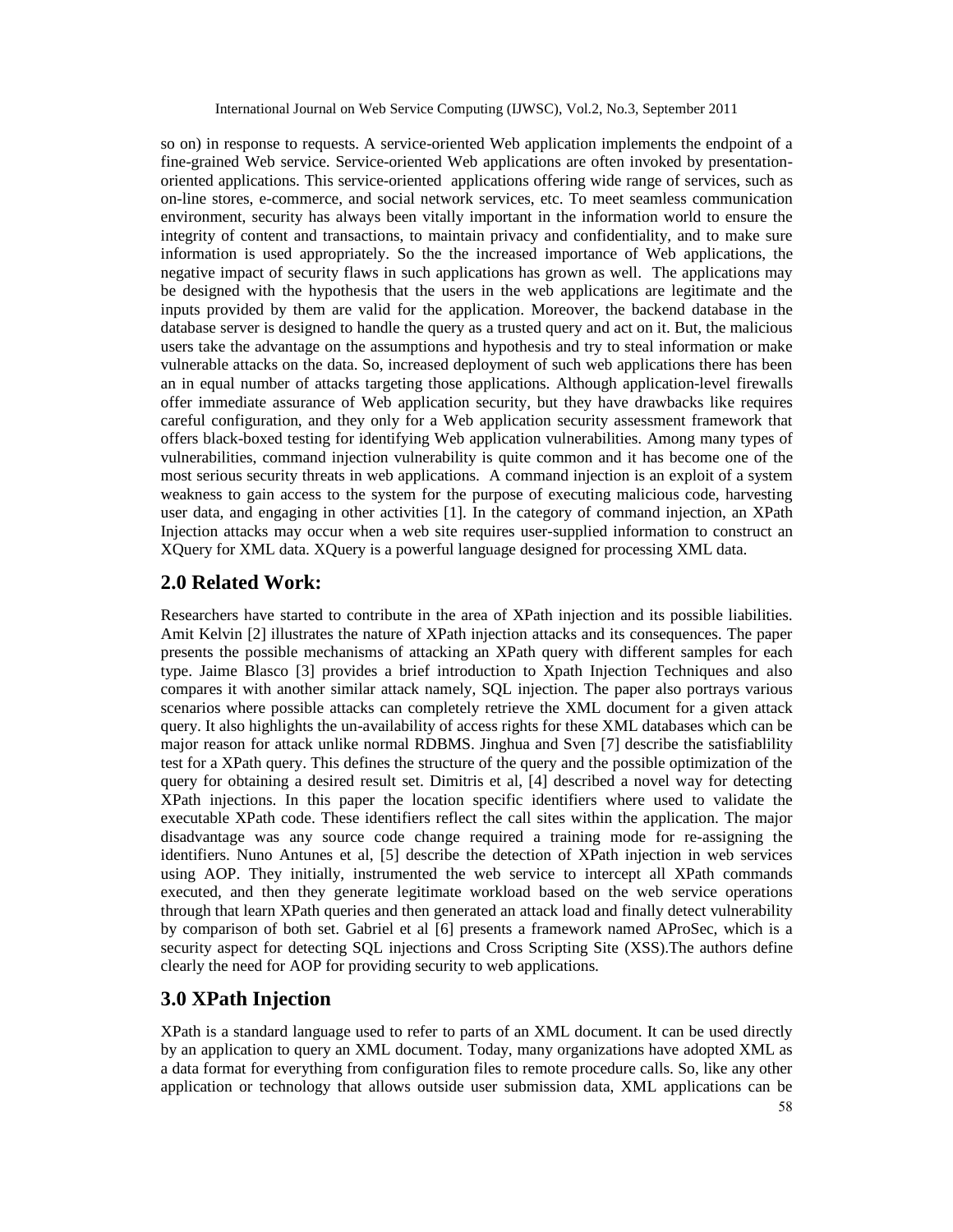susceptible to orde injection attacks, specifically XPath injection attacks. XPath Injection is an attack technique used to exploit applications that construct XPath (XML Path Language) queries from usersupplied input to query or navigate XML documents. It can be used the input application to query an XML document, as part of a larger operation such as applying an XSLT transformation to an XML document, or applying an XQuery to an XML document. The syntax of XPath bears some resemblance to an SQL query, and indeep pasible to form SQ like queries on an XML document using XPath.

#### 3.1XPath Injection Consequences

In XPath injection, when a malicious user can insert arbitrary XPath code into the form fields and URL query parameters in order to inject this codifectly into the XPath query parser engine. Doing so would allow a malicious user to bypass authentication (if an-Mased authentication system is used) or to access restricted data from the XML data source. Consider an application that uses XML datals a to authenticate its users. The application retrieves the user id and password from a request and forms an XPath expression to query the database. An attacker can successfully bypass authentication and login without valid credentials through XPatromnject Improper validation of user ontrolled input and use of a nonarameterized XPath expression enable the attacker to injection an XPath expression that causes authentication bypass. For example, consider the xml document

| $\epsilon$ ?xml version="1.0"?><br><login xmlns:xsi="http://www.w3.org/2001/XMLSchema&lt;/td"></login> |  |  |  |  |
|--------------------------------------------------------------------------------------------------------|--|--|--|--|
|                                                                                                        |  |  |  |  |
| instance                                                                                               |  |  |  |  |
| xsi: noNamespaceSchemaLocation = "authenticate.xsd">                                                   |  |  |  |  |
|                                                                                                        |  |  |  |  |
| $user$                                                                                                 |  |  |  |  |
| <uname>computer</uname>                                                                                |  |  |  |  |
| <passwd>centre</passwd>                                                                                |  |  |  |  |
| $<$ /user $>$                                                                                          |  |  |  |  |
| $user$                                                                                                 |  |  |  |  |
| <uname>asia∢username&gt;</uname>                                                                       |  |  |  |  |
| <passwd>india</passwd>                                                                                 |  |  |  |  |
| $\epsilon$ /user>                                                                                      |  |  |  |  |
|                                                                                                        |  |  |  |  |
| $user$                                                                                                 |  |  |  |  |
| <uname>tamil</uname>                                                                                   |  |  |  |  |
| <passwd>chenai</passwd>                                                                                |  |  |  |  |
|                                                                                                        |  |  |  |  |
|                                                                                                        |  |  |  |  |
|                                                                                                        |  |  |  |  |

The above XML document stores information about the registered user for the particular web application. To performauthentication for the user, a web application receives username and password from the user.



The user supplied username and password placed into the appropriate place of the XQuery to perform user validation. The following XQuery is generated in server and it would be sent to xml document for user validation.

("//Login/user[username/text()= finil' and passwd/text()= €chennai' ]"

If the user name and password presented in the XML data then this will return true to the web page otherwise it will return false. This is a simple authentication procedure in web application which uses XML data as blaend service. If the attacker can craft the input, such way that,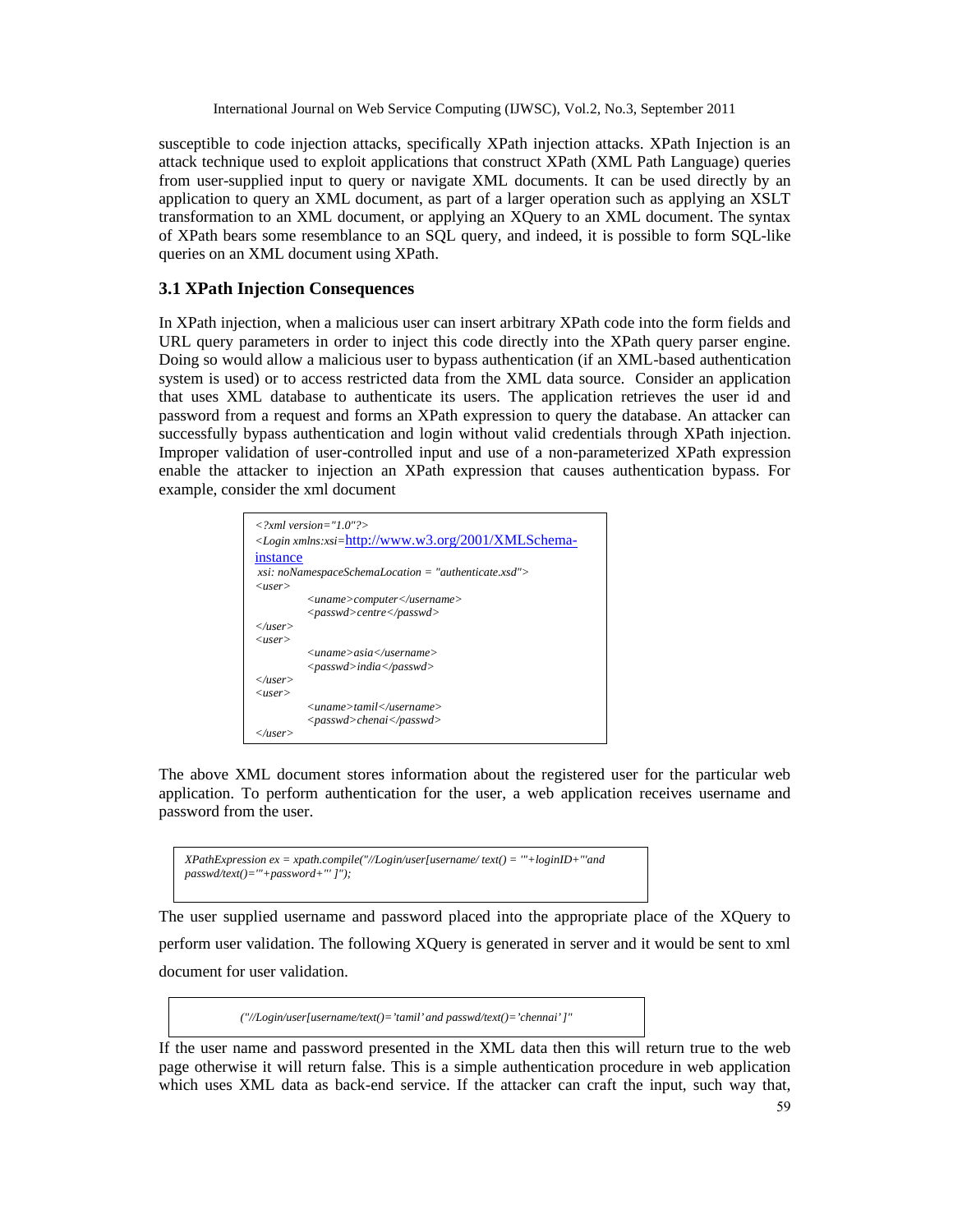always the user becomes an authenticated user for a web site by XPath injection. For example the above XQuery can be crafted as the following Xquery

*let \$str := doc("login.xml")/Login/user return if (\$str/username='asia' and \$str/passwd=''or'1'='1' ) then <b>true</b> else <b>false</b>*

Here, the password data is always true in this XQuery. So that, whenever such password is given to the password filed, the user authentication would be treated as a purely authenticated user for the web application. Although this attack grants the attacker access to the application, it does not necessarily grant them access as the most privileged account. In some cases, an attacker can further manipulate the XPath query to force the server to return various parts of the document. Hence, this XPath injection also leads to extracting document structure and modify the document information in addition to escalate privileges.

#### **3.1 Preventive Measures for XPath injection**

XPath injection can be prevented in the same way as SQL injection since XPath injection attacks are much like SQL injection attacks. The common ways to prevent XPath Injections are *Strong input validation*, *Use of parameterized XPath queries and Use of custom error.* So, the developer has to ensure that the application does accept only legitimate input and another way is use parameterized queries to prevent XPATH injection. Even then, these methods are not consistent to prevent XPath injection in web applications[11]. Hence, we proposed a new approach for effective detection of XPath injection vulnerabilities by schema based validation of the user input that are provided to the web applications.

## **4.0 Proposed system approach**

The proposed system involves a new approach for detecting XPath injection vulnerabilities in web applications shown in figure.1. This approach integrates with Xpath expression scanner, that plays a major role in the detection of XPath injection vulnerabilities by intercepting XQuery which framed by the input parameters.



**Figure 1: Proposed System Architecture for XPath Detection**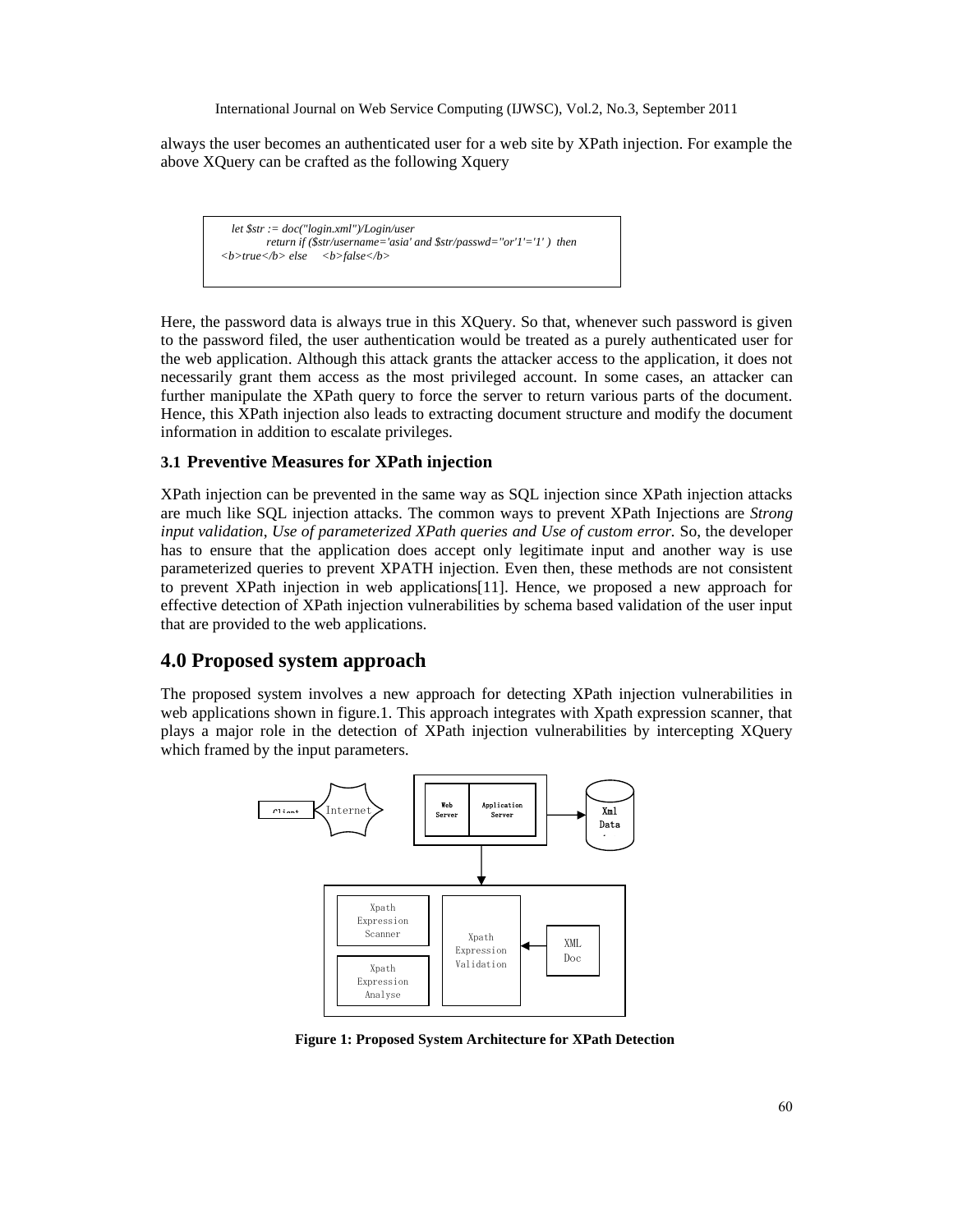The above architecture describes the XPath injection detection technique implemented in a tool named XPath Injection Vulnerability Detector (PXpathV). When the user provides the required inputs into the web forms, they are then placed into the XQuery in an appropriate place of the application. Finally, the complete XQuery string is generated for processing data transaction on XML databases. The generated (or framed) XQuery string may cause XPath injection in a web application. This attack is possible, only when the user inputs are passed directly to the web

application. Sometime, illegitimate inputs may leads to bypass authentication or retrieve privileged XML data. The inputs that lead to XPath injection have to be prevented to run on the XML data. Moreover, the XPath injection is not restricted only by the web form input. It is also possible by HTTP header or by Cookie. But at end, all the inputs would be placed into the XQuery for run on XML data. Hence, our approach analyzes the XQuery for identifying the vulnerabilities and preventing XPath injection.

#### **4.1 Xpath Expression scanner**

Query interception involves intercepting the Xpath expression that is generated at run time. This expression that is generated is executed on the XML data store and results are obtained. In order to detect injection vulnerabilities, this dynamically generated expression has to be intercepted. Also intercepting the run time query can be used to detect any type of injection, since the sink points for causing the injections are these queries that are generated at run time. Expression scanner is the best technique in the case of intercepting functions without affecting the business logic. Using expression scanner, these run time generated queries can be intercepted before they are executed in the database server.

## **4.2 Xpath Expression Analyze module**

In this module the intercepted XQuery is analyzed and the input parameters are obtained in order to detect possible injections. The analyzer basically tokenizes the query and retrieves the input parameter. Different types of queries can also be tokenized in order user inputs. After obtaining the input parameters the detection of possible vulnerability should be done. This process needs to be generic and effective in order to detect any type of possible injection. Though several methods are available, a powerful technique is to use a XML (eXtensible Mark-up Language) file which would be validated by our proposed schema. This file is a well-formed document, platform indepented and provides lesser over head for validation. This module standardizes the detection process by using a simpler and effective way of generating a XML file for user provided inputs. This approach would help in decreasing the false positive rate because the identifying the vulnerabilities becomes more effective. This module is also a part of the AOP layer since this XML file is to be generated for whatever user input that is provided to the web service that connects to a XML database. For example consider the following query

*("//Login/user[username/text()='asia' and passwd/text()='any' or '1'='1' ]")*

After intercepting the query, the analyzer obtains the inputs from the query and stores them in a XML document. This document is then further used for validation in order to detect vulnerabilities. <? xml version="1.0" encoding= "utf-a"?>

> <xper> <in>asia</in>  $\langle$ in $>$  any' or '1' ='1 $\langle$ in $>$

> > **Figure 2: Sample XML file for the above expression**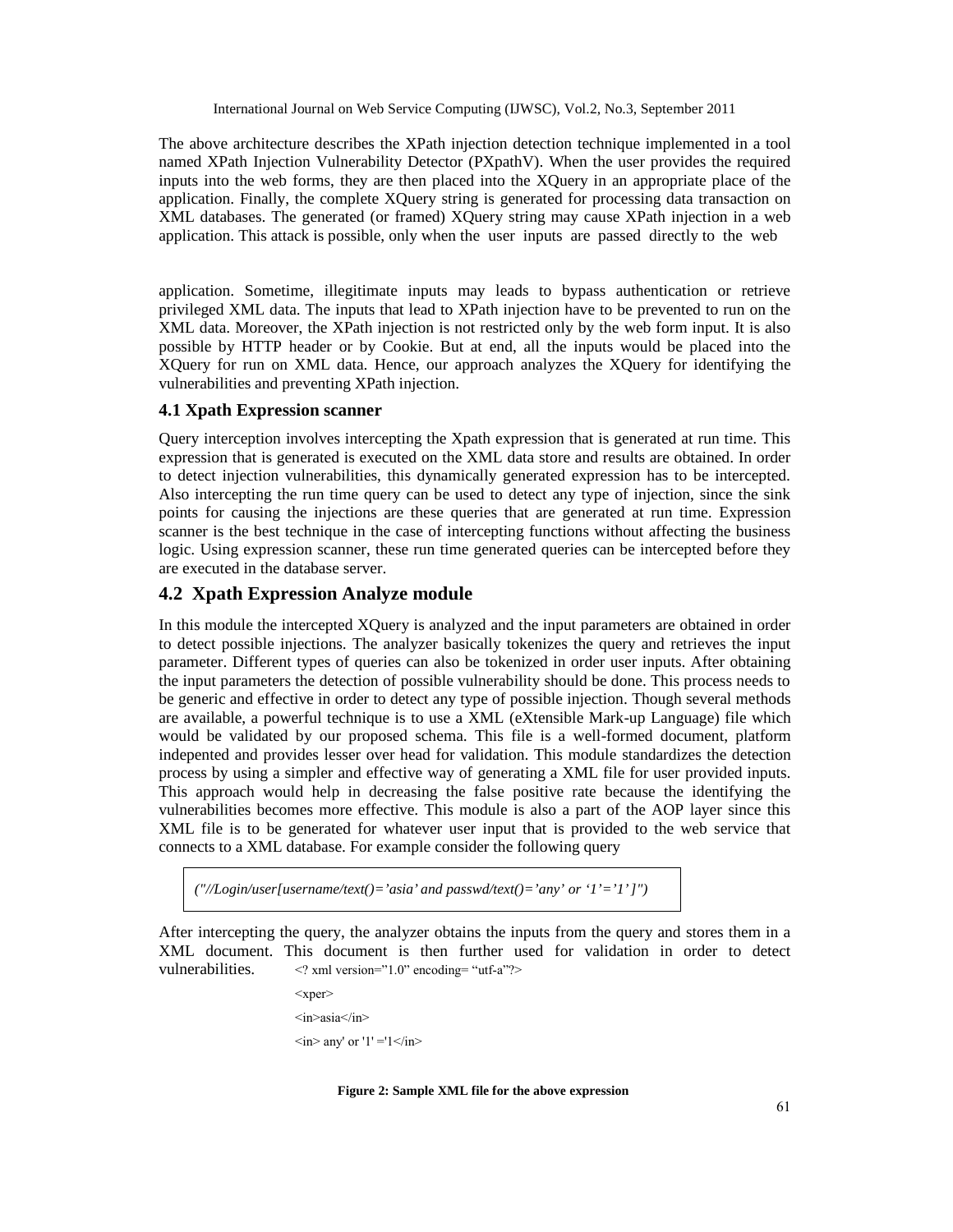Figure 2 illustrates a sample XML file that would be generated after the Xquery expression is intercepted. This XML file consists of only the input parameters that were given as user inputs from the client application. Further this can be used for validation in order to find if any injection is present.

## **4.3 XQuery Validation**

The validation process is to identify the injected parameters with the help of our schema[13] and the generated XML file. Though several validation methods are possible, a XML schema is the most powerful and effective technique. The XML schema can be used to define the structure of the XML document and even provide various constraints for it. The schema is a generalized meta data which define structure and type of user input . Hence in our approach, a well defined XML schema is defined for detecting possible injection characters in the input values provided by the user.

The validation process identifies any possible injections in the input values. In case if the validation fails, the execution of the intended operation is stopped and a log file is generated indicating that an injection has occurred. If the validation process is passed, then the operation is allowed to execute and the desired results are obtained. The schema is vital in detecting injections in the inputs. Inputs can be of any type and hence the schema restricts values for each data type thereby providing an effective validation process.

The XML file generated from the previous module that consists of the user inputs is now validated with a well defined XML schema. If the validation passes then injection is not present in the input parameters, in case of failure the injection is logged in a log file. The log file clearly indicates the attack input mismatch with the schema thereby avoiding the injection to take place.

## **5.0 Results & Discussions**

To evaluate our proposed approach, we have analyzed the performance of the developed tool based on the response time with our PXpathV based approach as well as without our approach. The response time in real web environment is collected and tabulated is shown in table1.

| No. of<br><b>Test</b>   | <b>Response Time</b><br><b>Without PXpathV</b><br>module (ms) | <b>Response Time With</b><br><b>PXpathV</b> module (ms) | <b>Response Time</b><br>Difference (ms) |
|-------------------------|---------------------------------------------------------------|---------------------------------------------------------|-----------------------------------------|
| 1                       | 96.4                                                          | 127.65                                                  | 31.25                                   |
| $\mathbf{2}$            | 104.3                                                         | 149.85                                                  | 45.55                                   |
| 3                       | 152.45                                                        | 193.8                                                   | 41.35                                   |
| $\overline{\mathbf{4}}$ | 97.5                                                          | 115.8                                                   | 18.3                                    |
| 5                       | 128.7                                                         | 179.9                                                   | 51.2                                    |
| 6                       | 158.3                                                         | 204.05                                                  | 45.75                                   |
| 7                       | 87.4                                                          | 138.95                                                  | 51.55                                   |
| 8                       | 97.2                                                          | 161.7                                                   | 64.5                                    |
| 9                       | 113.7                                                         | 160.1                                                   | 46.4                                    |
| 10                      | 102.8                                                         | 139.9                                                   | 37.1                                    |

**TABLE -1 RESPONSE TIME ASSESSMENT**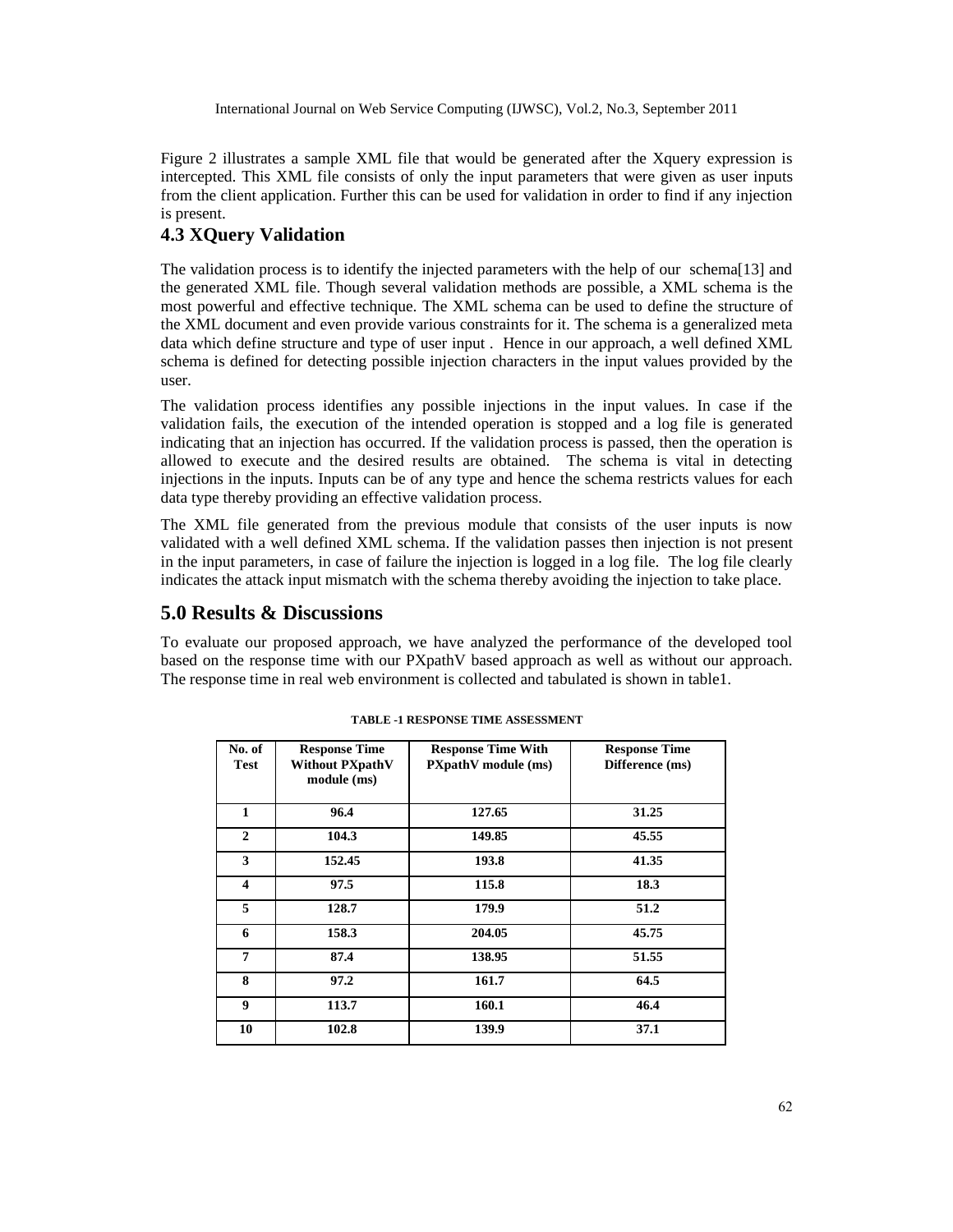The response time difference with our proposed approach is very minimal compared to the consequences of Xpath injection. The time delay could be compromised when to compare the threat. The following graph represents pictorial representation of response time assessment.

The following graph in figure 3 shows the comparison of the response time, between the proposed PXpathV tool and without it. As shown in the graph, the PXpathV does not bring a huge difference in the response time. In the following graph *X – Axis represents Number of Test and Y – Axis represents Response Time*



Since the PXpathV is a modular approach, it can be very widely used in the case of security, logging, etc. When compared to other approach the over head was found to better.

## **6.0 Conclusion and Future Work**

In this paper we have proposed a new approach for detecting XPath injection vulnerabilities. This based approach is a very effective method for detecting vulnerabilities. Comparing with previous approaches, there can be a significant reduction in overhead and also less number of false positives can be achieved. The main advantage of this approach is that our scanning module provides modularity as well as avoids the need for changes in the source code of the application and it wont affect the business login of the application. We have analyzed the approach using our tool PXpathV, with different web applications and found that the response time is limited. In future, we intend to analyze other forms of web attacks like SQL injection, Cross-site scripting and LDAP injection.

## **References**

[1]. Zhendong Su, Gary Wassermann, "The Essence of Command Injection Attacks in Web Applications", Proceedings of the thirty third ACM symposium on Principles of Programming Languages,South Carolina,2006,pp. 372-382.

[2].Amit Kelvin, "Blind XPath Injection", a whitepaper from Watchfire, Director of Security and Research, Sanctum, 2005.

[3]. Jaime Blasco, "Introduction to XPath Injection Techniques", Hakin9, Conference on IT Underground, Czech Republic, 2007, pp.no 23-31.

[4]. Dimitris Mitropoulos, Vassilios Karakoidas, and Diomidis Spinellis, "Fortifying Applications against

XPath Injection Attacks", MCIS 2009: 4th Mediterranean Conference on Information Systems*,* 2009,

Athens, pp.no 1169–1179.

[5]. Nuno Antunes, Nuno Laranjeiro, Marco Vieira, Henrique Madeira, " Effective Detection